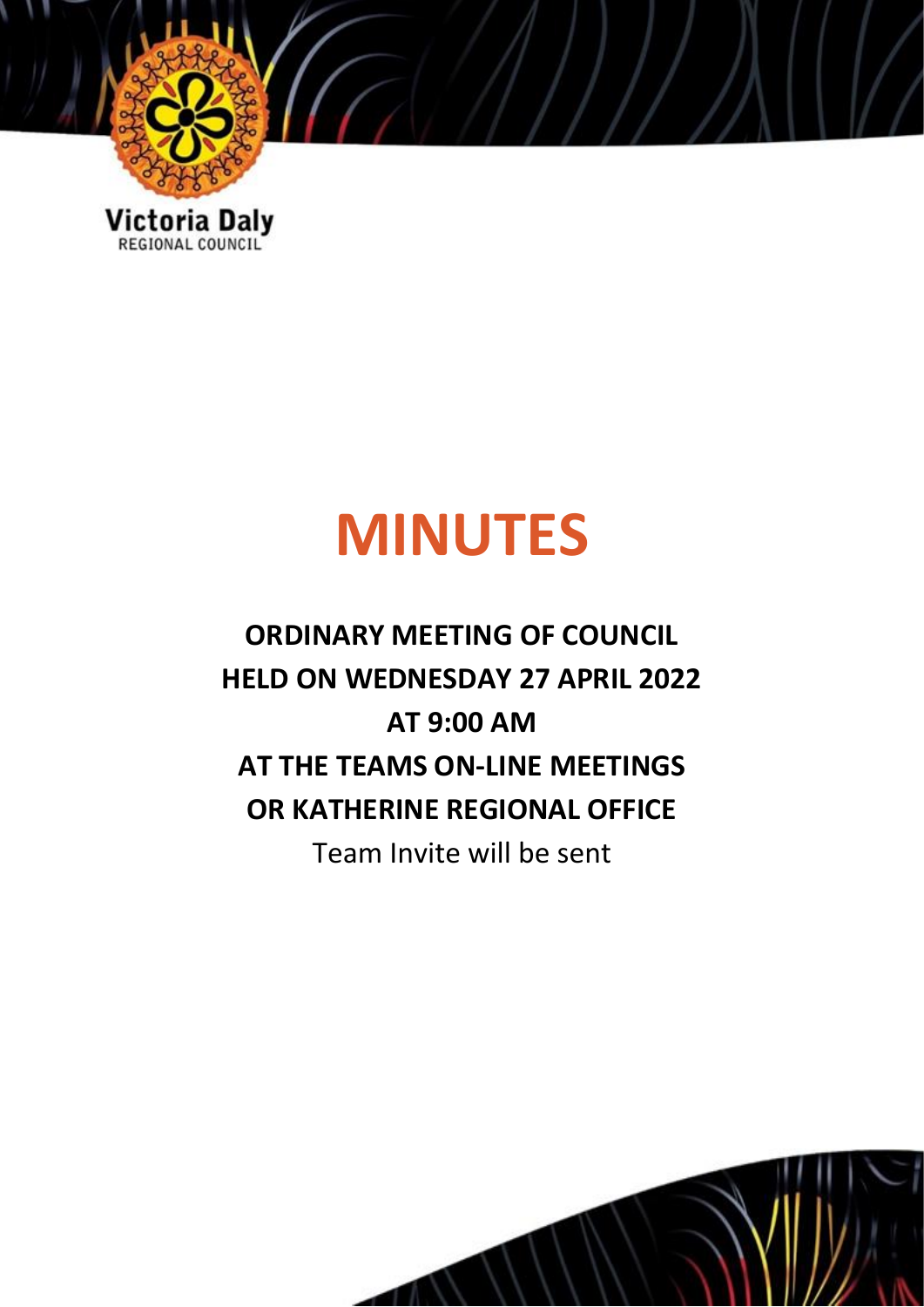

## **VICTORIA DALY REGIONAL COUNCIL DISCLAIMER**

No responsibility is implied or accepted by the Victoria Daly Regional Council for any act, omission or statement or intimation occurring during Council or committee meetings.

The Victoria Daly Regional Council disclaims any liability for any loss whatsoever and howsoever caused arising out of reliance by any person or legal entity on any such act, omission or statement or intimation occurring during Council or committee meetings.

Any person or legal entity who acts or fails to act in reliance upon any statement, act or omission made in a Council or committee meeting does so at that person's or legal entity's own risk.

In particular and without detracting in any way from the broad disclaimer above, in any discussion regarding any planning application or application for a licence, any statement or intimation of approval made by any member or officer of the Victoria Daly Regional Council during the Course of any meeting is not intended to be and is not taken as notice of approval from the Victoria Daly Regional Council.

The Victoria Daly Regional Council advises that anyone who has any application lodged with the Victoria Daly Regional Council shall obtain and should only rely on **WRITTEN CONFIRMATION** of the outcome of the application, and any conditions attaching to the decision made by the Victoria Daly Regional Council in respect of the application.

U /Cudve

Russell Anderson **Chief Executive Officer**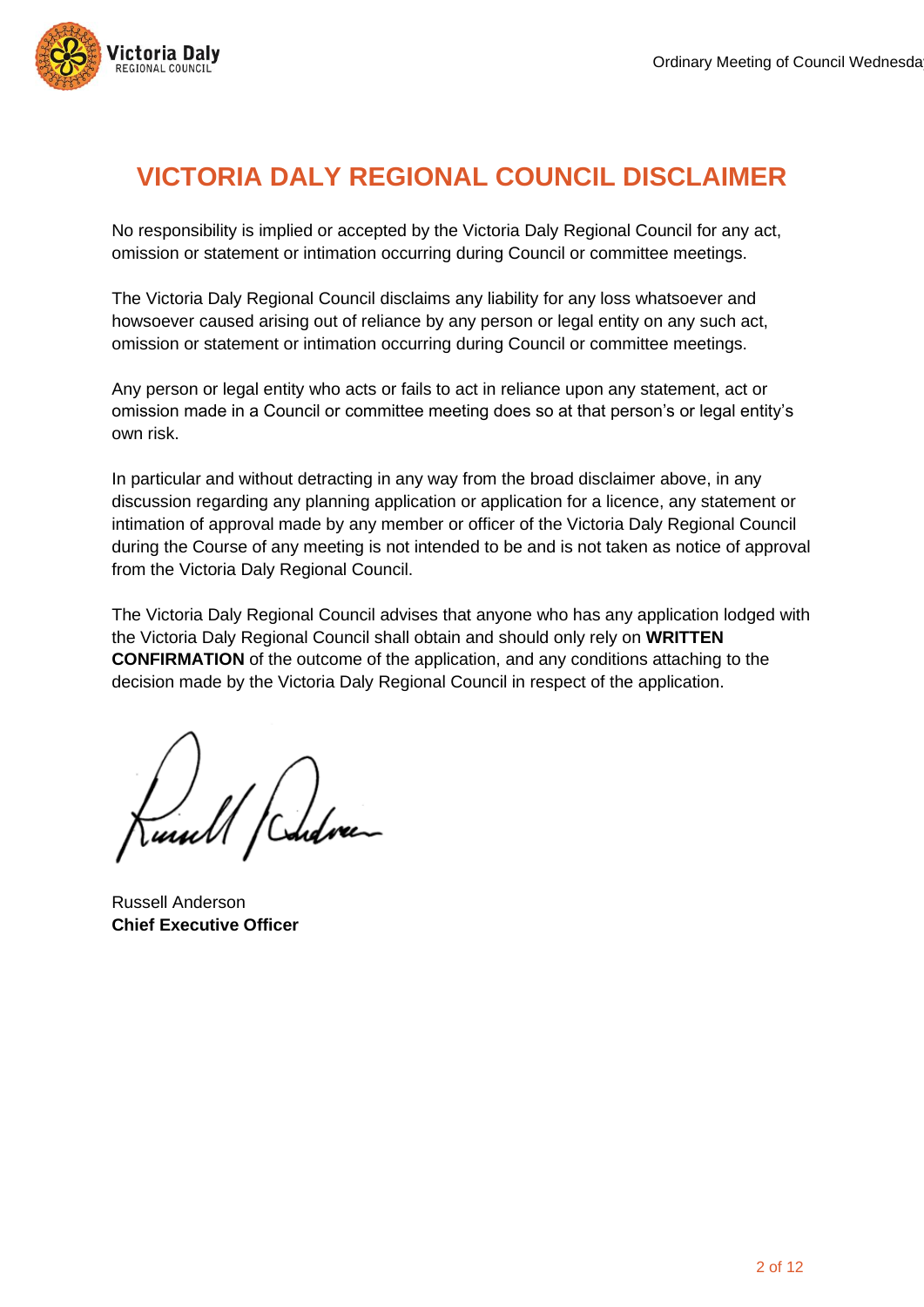

## *The meeting opened the time being 09:02am*

## **1. Present**

### **Elected Members Present**

| Mayor (Chair) | <b>Brian Pedwell</b>         |
|---------------|------------------------------|
| Councillor    | <b>Yvette Williams</b>       |
| Councillor    | Andrew McTaggart (via Teams) |

### **Staff Present**

| <b>Chief Executive Officer</b>        | <b>Russell Anderson</b>      |
|---------------------------------------|------------------------------|
| <b>Director of Corporate Services</b> | <b>Trudy Braun</b>           |
| Director of Operations                | <b>Matthew Cheminant</b>     |
| <b>Manager of Executive Services</b>  | Michelle Will (minute taker) |

#### **Guests**

Nil

## **2. Apologies**

Deputy Mayor Shirley Garlett, Councillor Georgina Macleod

## **3. Presentations - Deputations - Petitions**

## **3.1. Land Release Petition - Timber Creek**

#### **Motion**

A. That the Land Release Petition - Timber Creek be noted. B. That a letter be sent to Hon Minister Lawler on behalf of the Timber Creek community highlighting the desperate need for housing and land availability in Timber Creek (include attachments - letter and petition) **Mover:** Cr Andrew McTaggart **Seconder:** Cr Yvette Williams **Resolution:OCM-2022/25:** Carried 3 / 0

**ACTION ITEM: Send copies of letter regarding Timber Creek sewerage / infrastructure to support their submissions.**

## **4. Disclosure of Interest - Councillors and Staff**

There were no declarations of interest at this meeting.

## **5. Confirmation of Minutes**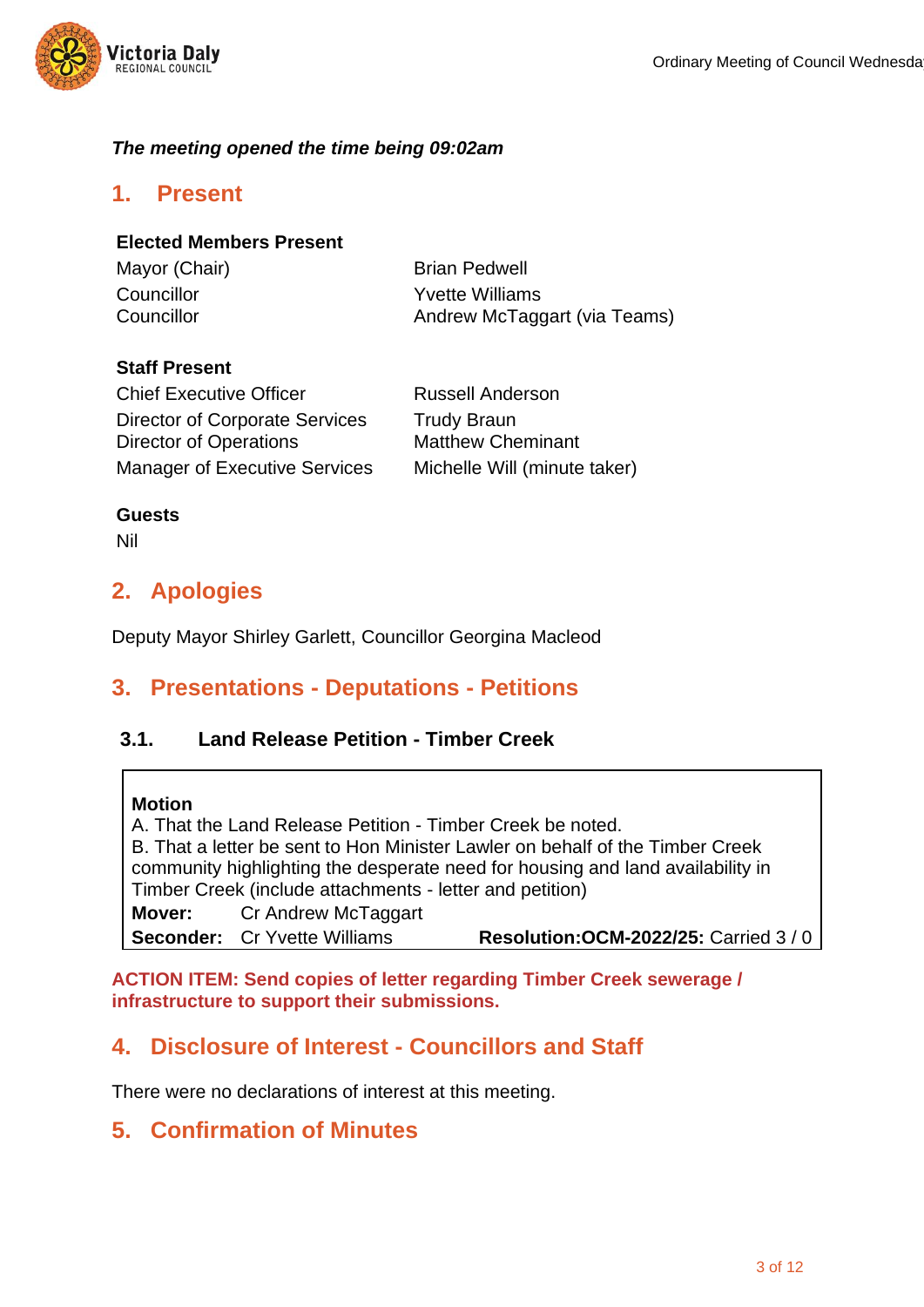

## **5.1. Ordinary Council Meeting held on 31 March 2022**

## **Motion**

That the minutes of the Ordinary Council Meeting held on 31 March 2022 be taken as read and be accepted as a true record of the meeting.

**Mover:** Cr Andrew McTaggart

**Seconder:** Cr Yvette Williams **Resolution:OCM-2022/26:** Carried 3 / 0

## **5.2. Special Council Meeting held on 14 April 2022**

#### **Motion**

That the minutes of the Special Council Meeting held on 14 April 2022 be taken as read and be accepted as a true record of the meeting. **Mover:** Cr Andrew McTaggart **Seconder:** Cr Yvette Williams **Resolution:OCM-2022/27:** Carried 3 / 0

## **6. Call for Items of General Business**

School Bus Stop - Pine Creek Gold Rush Festival - Pine Creek River Water Pump - Nauiyu CouncilBIZ

## **7. Mayoral Report**

Mayor Brian Pedwell gave a verbal update at the meeting to support his report.

Meetings attended by the Mayor since the last Ordinary Council Meeting:

- RDANT Remote Wireless Presentation, along with CEO Russell Anderson and Keria Townsend Grants Manager/Contracts Manager in DWN.
- Meeting with CEO Greg Troughton Councilbiz.
- LGANT Mayor's and Presidents Fourm, Regional and Shires also the Combined Forum.
- LGANT General Meeting along with Deputy Mayor S.Garlett, Cr G.Macloed and CEO R.Anderson.
- Met with Maree De Lacey, Executive Director Local Government and Regional, DCM&C, along with CEO R.Anderson.
- Teleconference CouncilBIZ board meeting.
- Special Council meeting.

**Motion:** That the Mayoral report be received and noted.

**Mover:** Cr Yvette Williams

**Seconder:** Cr Andrew McTaggart **Resolution:OCM-2022/28:** Carried 3 / 0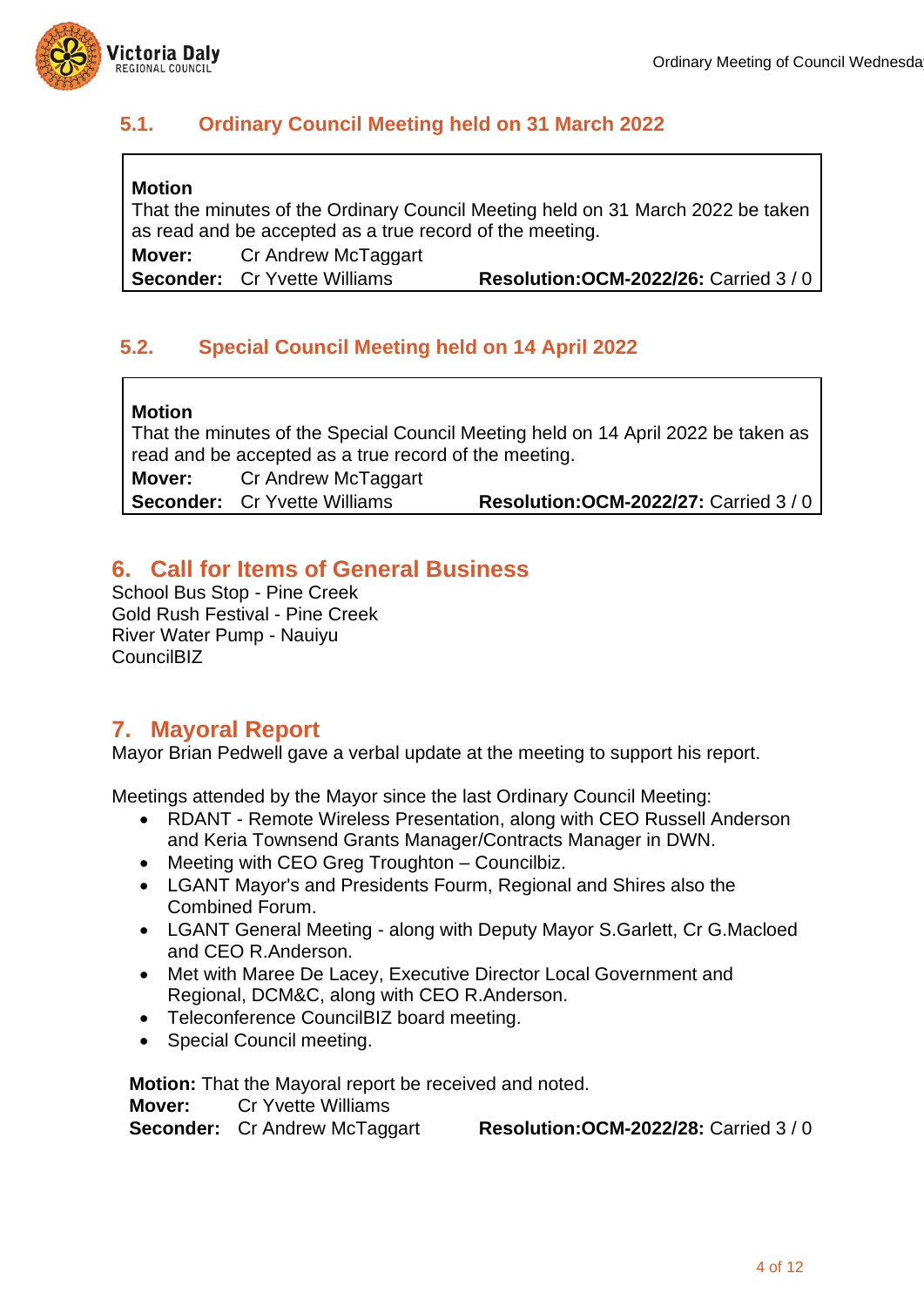

## **8. CEO Update**

## **8.1. CEO Update**

The CEO provided a verbal update to support his report.

| <b>Motion</b><br>A. That the CEO Update be received and noted. |                                     |                                               |
|----------------------------------------------------------------|-------------------------------------|-----------------------------------------------|
|                                                                | <b>Mover:</b> Cr Andrew McTaggart   |                                               |
|                                                                | <b>Seconder:</b> Cr Yvette Williams | <b>Resolution: OCM-2022/30: Carried 3/0  </b> |

**Motion:** That Council endorses the attendance of the CEO and any elected member who wishes to attend the Australian Local Government association (ALGA) Conference in June 2022 in Canberra. **Mover:** Cr Andrew McTaggart **Seconder:** Cr Yvette Williams **Resolution:OCM-2022/29:** Carried 3 / 0

#### *The meeting adjourned at 09:27am to join another meeting with Shadow Minister Linda Burney, Senator Malarndirri McCarthy, and Marion Scrymgour regarding a Homelands briefing announcement.*

*The meeting resumed, the time being 10:03am*

## **9. Reports to Council**

## **9.1. Reports for Council Decision**

## **9.1.1. Finance Report for month ended March 2022**

**Motion:** That the Finance Report for month ended March 2022 is received and noted **Mover:** Cr Andrew McTaggart **Seconder:** Cr Yvette Williams **Resolution:OCM-2022/31:** Carried 3 / 0

## **9.1.2. Budget Review**

## **Motion**

- A. That the Budget Review report is received and noted
- B. That Council note that the budget has been reviewed in accordance with Regulation 9(1)(b) of the *Local Government (General) Regulations 2021*
- C. That Council adopt the amended budget as a result of the review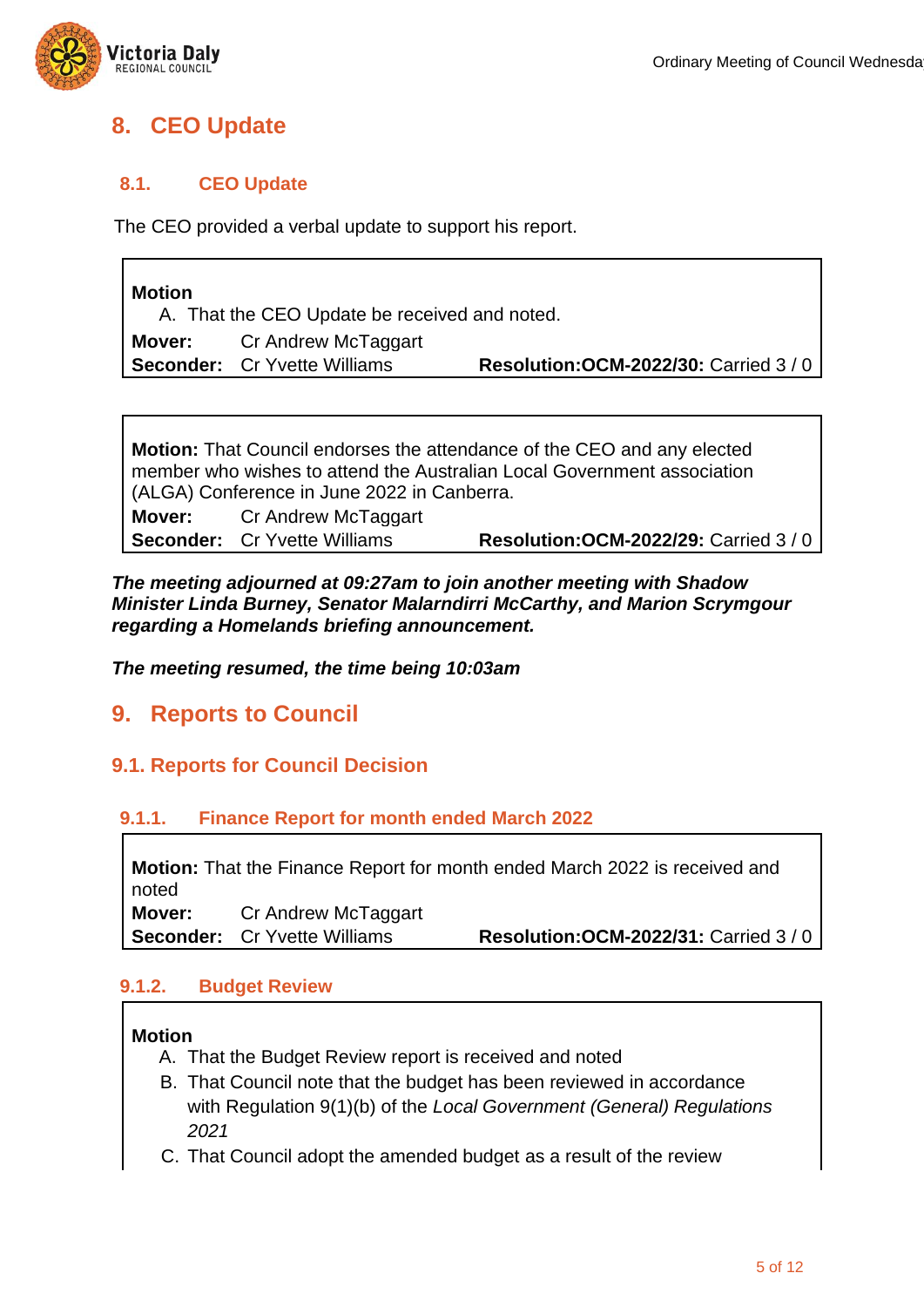

| Mover:                     | Cr Andrew McTaggart |                                             |
|----------------------------|---------------------|---------------------------------------------|
| <b>Seconder:</b> Cr Yvette | Williams            | <b>Resolution: OCM-2022/32: Carried 3/0</b> |
|                            |                     |                                             |

### **9.1.3. Policy for adoption - LGP012 Investment Policy, LGP018 Borrowing Policy & LGP021 Procurement Policy**

## **Motion**

- A. That the report Policy for adoption LGP012 Investment Policy, LGP018 Borrowing Policy & LGP021 Procurement Policy is received and noted
- B. That Council adopts policy LGP012 Investment Policy
- C. The Council adopts policy LGP018 Borrowing Policy
- D. The Council adopts policy LGP021 Procurement Policy

**Mover:** Cr Andrew McTaggart

**Seconder:** Mayor Brian Pedwell **Resolution:OCM-2022/33:** Carried 3 / 0

## **9.2. Reports for Information**

## **9.2.1. Grants Report**

 Discussion took place regarding the Aboriginal Benefit Account and the receipt of unsuccessful grant application for the supply and installation of Telstra 4G.

**Motion** A. That the Grants Report is received and noted. **Mover:** Cr Andrew McTaggart **Seconder:** Cr Yvette Williams **Resolution:OCM-2022/34:** Carried 3 / 0

ACTION: Council write a letter of support for NWA and Walangeri to apply for the ABA grant.

*The meeting adjourned for morning tea, the time being 10:27am.*

*The meeting resumed, the time being 10:57am.*

## **9.2.2. Operations Update**

| <b>Motion</b>                                       |                                     |                                             |
|-----------------------------------------------------|-------------------------------------|---------------------------------------------|
| A. That the Operations Update is received and noted |                                     |                                             |
|                                                     | <b>Mover:</b> Cr Andrew McTaggart   |                                             |
|                                                     | <b>Seconder:</b> Cr Yvette Williams | <b>Resolution: OCM-2022/35: Carried 3/0</b> |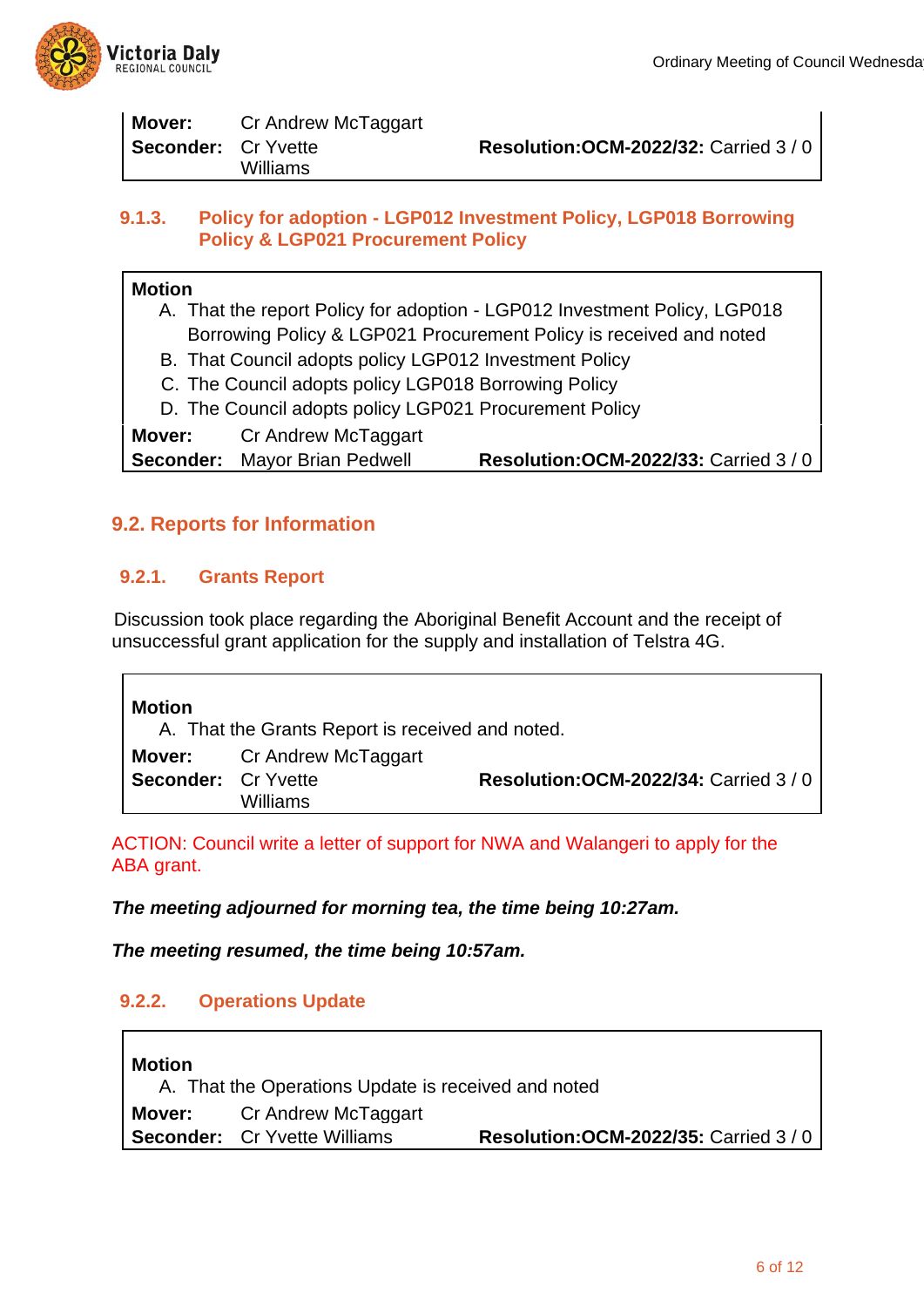

## **9.2.3. CDP Update**

| <b>Motion</b><br>A. That the CDP Update is received and noted |                                   |                                      |
|---------------------------------------------------------------|-----------------------------------|--------------------------------------|
|                                                               | <b>Mover:</b> Cr Andrew McTaggart |                                      |
| <b>Seconder:</b> Cr Yvette                                    | Williams                          | Resolution: OCM-2022/36: Carried 3/0 |

## **10. Local Authority**

## **10.1. Local Authority Minutes**

## **10.1.1. Pine Creek Local Authority meeting held on 8 March 2022**

#### **Motion**

That the minutes of the Pine Creek Local Authority meeting held on 8 March 2022 be adopted as a resolution of Ordinary Council. **Mover:** Cr Yvette Williams

**Seconder:** Mayor Brian Pedwell **Resolution:OCM-2022/37:** Carried 3 / 0

## **10.1.2. Daly River Local Authority meeting held on 9 March 2022**

**Motion**

That the minutes of the Daly River Local Authority meeting held on 9 March 2022 be adopted as a resolution of Ordinary Council.

**Mover:** Cr Andrew McTaggart

**Seconder:** Cr Yvette Williams **Resolution:OCM-2022/38:** Carried 3 / 0

## **10.1.3. Kalkarindji - Daguragu Local Authority meeting held on 15 March 2022**

## **Motion**

That the minutes of the Kalkarindii - Daguragu Local Authority meeting held on 15 March 2022 be adopted as a resolution of Ordinary Council. **Mover:** Mayor Brian Pedwell

**Seconder:** Cr Andrew McTaggart **Resolution:OCM-2022/39:** Carried 3 / 0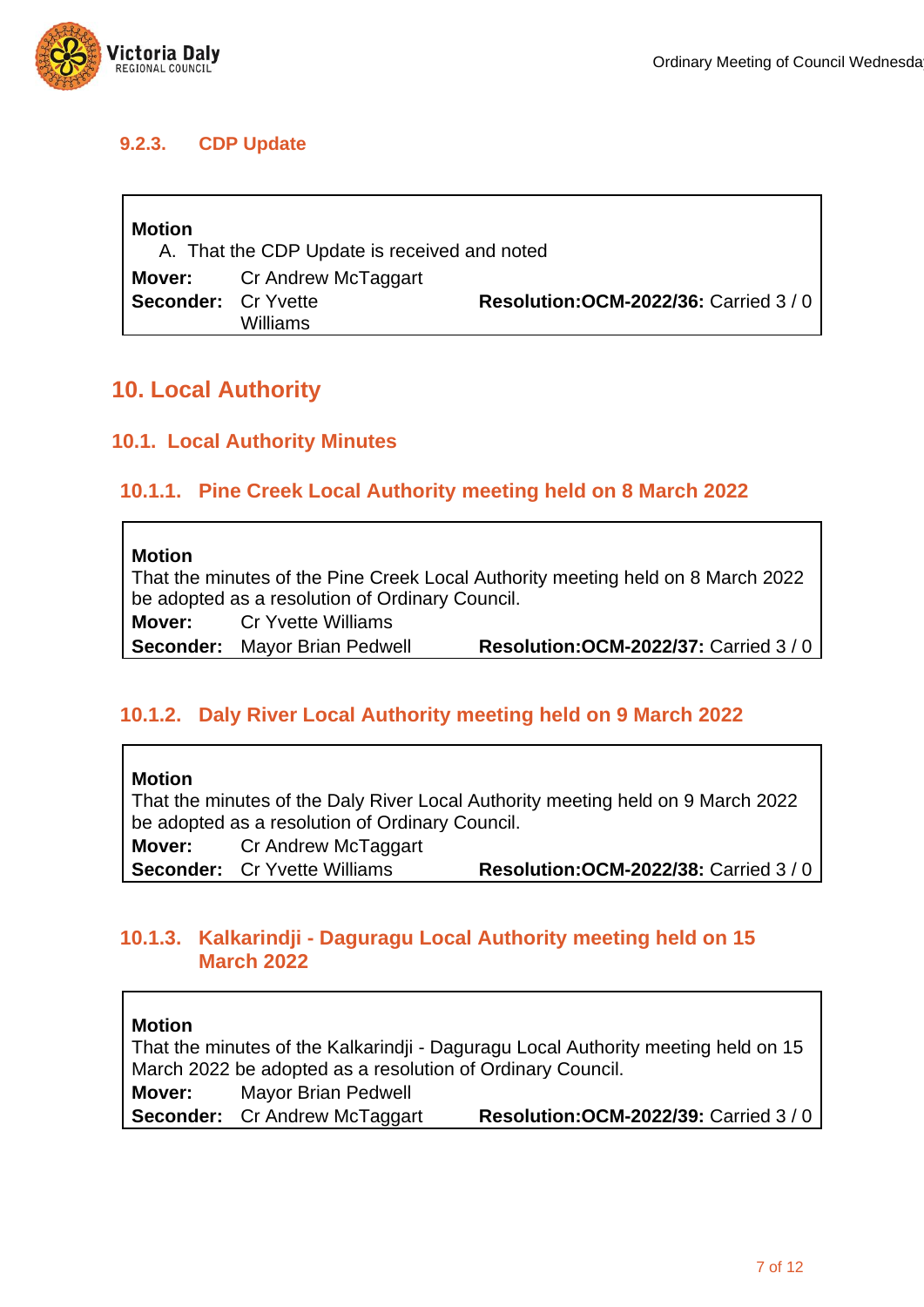

## **10.1.4. Bulla Local Authority meeting held on 22 March 2022**

## **Motion**

That the minutes of the Bulla Local Authority meeting held on 22 March 2022 be adopted as a resolution of Ordinary Council.

**Mover:** Mayor Brian Pedwell

**Seconder:** Cr Andrew McTaggart **Resolution:OCM-2022/40:** Carried 3 / 0

## **10.1.5. Timber Creek Local Authority meeting held on 22 March 2022**

#### **Motion**

That the minutes of the Timber Creek Local Authority meeting held on 22 March 2022 be adopted as a resolution of Ordinary Council. **Mover:** Cr Andrew McTaggart

**Seconder:** Cr Yvette Williams **Resolution:OCM-2022/41:** Carried 3 / 0

## **10.1.6. Kalkarindji - Daguragu Regional Plan Workshop held on 11 April 2022**

## **Motion**

That the minutes of the Kalkarindji - Daguragu Regional Plan Workshop held on 11 April 2022 be adopted as a resolution of Ordinary Council. **Mover: Seconder: Resolution:** lost

This recommendation was left, and will be revisited at the next Ordinary Council Meeting.

## **10.1.7. Yarralin - Pigeon Hole Local Authority meeting and Regional Plan workshop held on 12 April 2022**

#### **Motion**

That the minutes of the Yarralin - Pigeon Hole Local Authority meeting and Regional Plan workshop held on 12 April 2022 be adopted as a resolution of Ordinary Council.

**Mover:** Mayor Brian Pedwell

**Seconder:** Cr Andrew McTaggart **Resolution:OCM-2022/42:** Carried 3 / 0

## **10.1.8. Daly River Regional Plan workshop held on 13 April 2022**

**Motion**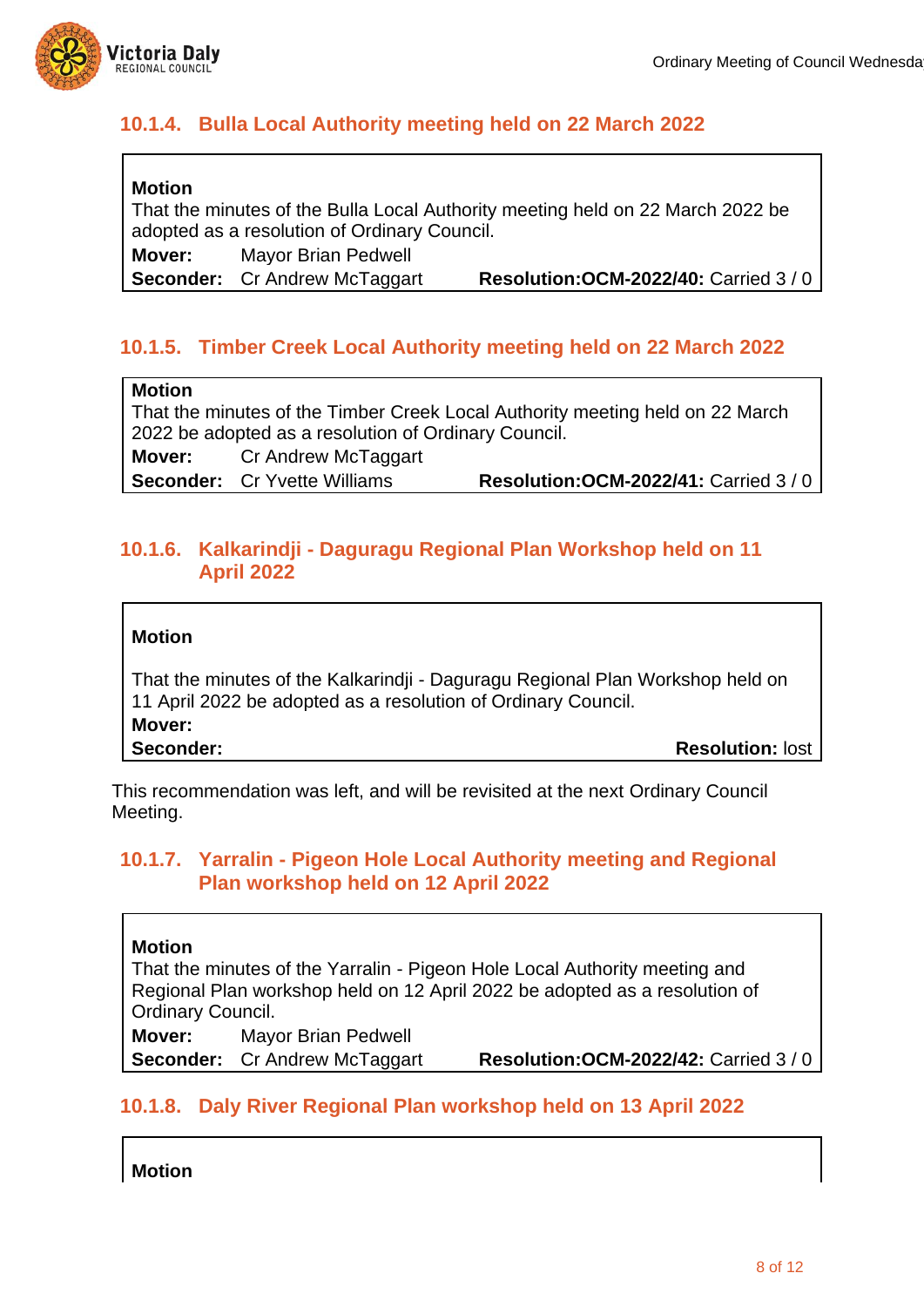

That the minutes of the Daly River Regional Plan workshop held on 13 April 2022 be adopted as a resolution of Ordinary Council. **Mover:** Cr Andrew McTaggart **Seconder:** Mayor Brian Pedwell **Resolution:OCM-2022/43:** Carried 3 / 0

### ACTION:

- Land for future council development (Lot 2 Wooliana Road) be moved to short term instead of advocacy.
- Move Cemetery extension works to advocacy.
- Upgrade to airstrip (East and West) move to medium term
- Levi Bank (eastern end) to prevent road access to the community move short term.

## **10.2. Local Authority Resignations/Nominations**

#### **10.2.1. Nomination of Simon Campbell to the Yarralin - Pigeon Hole Local Authority**

#### **Motion**

That the Nomination of Simon Campbell to the Yarralin - Pigeon Hole Local Authority is received and accepted.

**Mover:** Cr Andrew McTaggart

**Seconder:** Cr Yvette Williams **Resolution:OCM-2022/44:** Carried 3 / 0

### **10.2.2. Nomination of Michael George to the Kalkarindji - Daguragu Local Authority**

#### **Motion**

A. That the Nomination of Michael George to the Kalkarindji - Daguragu Local Authority is received and accepted.

**Mover:** Cr Andrew McTaggart **Seconder:** Cr Yvette Williams **Resolution:OCM-2022/45:** Carried 3 / 0

## **11. Action Sheet**

#### **11.1. Action Items as at 22 April 2022**

#### **Motion**

A. That the Action Items as at 22 April 2022 report is received and noted **Mover:** Cr Yvette Williams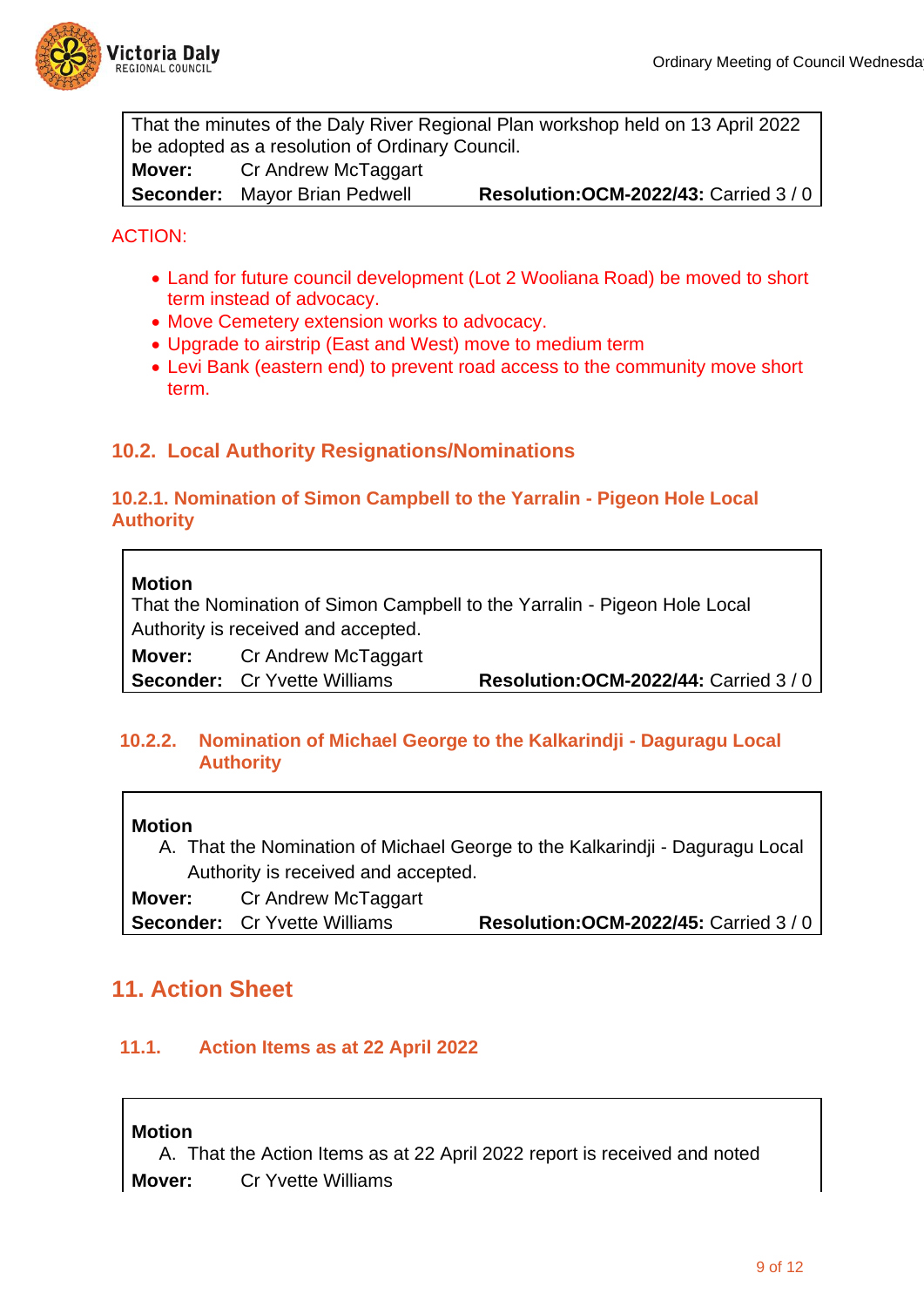

**Seconder:** Cr Andrew McTaggart **Resolution:OCM-2022/46:** Carried 3 / 0

## **12. Correspondence In & Out**

## **12.1. Incoming Correspondence**

## **Motion**

A. That the Incoming Correspondence is received and noted **Mover:** Cr Andrew McTaggart **Seconder:** Cr Yvette Williams **Resolution:OCM-2022/47:** Carried 3 / 0

## **12.2. Outgoing Correspondence**

## **Motion** A. That the Outgoing Correspondence is received and noted **Mover:** Cr Andrew McTaggart **Seconder:** Cr Yvette Williams **Resolution:OCM-2022/48:** Carried 3 / 0

## **13. General Business**

## **13.1 Pine Creek Gold Rush Festival**

Councillor Williams is seeking in-kind support from Council for the running of the Pine Creek Gold Rush Festival.

Council suggested that the Pine Creek Heritage and Tourism Association submit a letter to VDRC requesting that the fund for the Gold Rush Festival be transferred to them.

*Ms Braun left the meeting, the time being 11:51am.*

## **13.2 School Bus Stop (Pine Creek)**

ACTION ITEM: Council Operations Manager and Pine Creek Councillor to investigate possibility of zebra crossing (to ensure safety of children crossing)

## **13.3 River Pump at Nauiyu**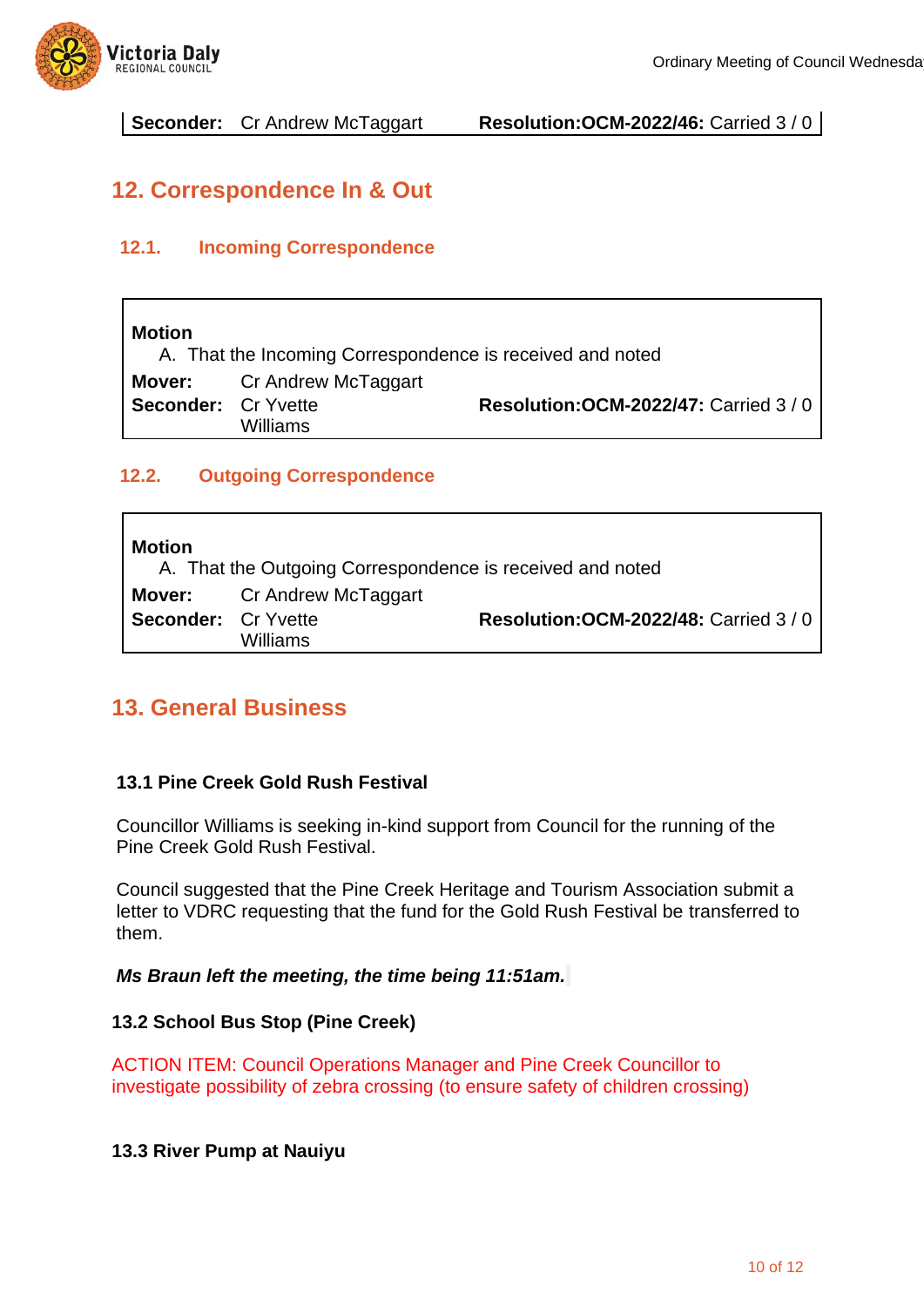

Action: Letter to GRAC stating that as of 1 July 2022 maintenance of pump and irrigation system (including pipes) at Nauiyu be the responsibility GRAC. (CEO to action)

## **13.4 NWA 4G Cell**

ACTION ITEM: Letter of support to for NWA and Walangeri to apply for the ABA Grant Funding for installation of 4G small cell in the VDRC region.

### **13.5 Regional Plan**

### **Motion**

That Council seeks the Ministers approval as per the previous resolution of council 002/2021 (Confidential resolution) to cease membership from CouncilBIZ on 1 July 2022. Letter to include an invitation to Minister Paech and Maree De Lacey to observe the programs council has implemented.

**Mover:** Cr Andrew McTaggart

**Seconder:** Mayor Brian Pedwell **Resolution:OCM-2022/49:** Carried 3 / 0

#### **Motion**

That staff include in the Regional Plan a budget and seek Ministers approval to progress the building of council office in Katherine.

**Mover:** Mayor Brian Pedwell

**Seconder:** Cr Andrew McTaggart **Resolution:OCM-2022/50:** Carried 3 / 0

ACTION ITEM: Timber Creek sewerage system to be added to the Regional Plan Timber Creek priorities.

#### *The meeting adjourned for lunch, the time being 12:02pm.*

## **14. Confidential**

#### **Motion**

Members of the press and public to be excluded from the meeting of the Closed Session and access to the correspondence and reports relating to the items considered during the course of the Closed Session be withheld. This action is taken in accordance with Section 99(2) of the Local Government Act, 2019.

**Mover:** Cr Andrew McTaggart

**Seconder:** Cr Yvette Williams **Resolution:OCM-2022/51:** Carried 3 / 0

## **15. Next Meeting**